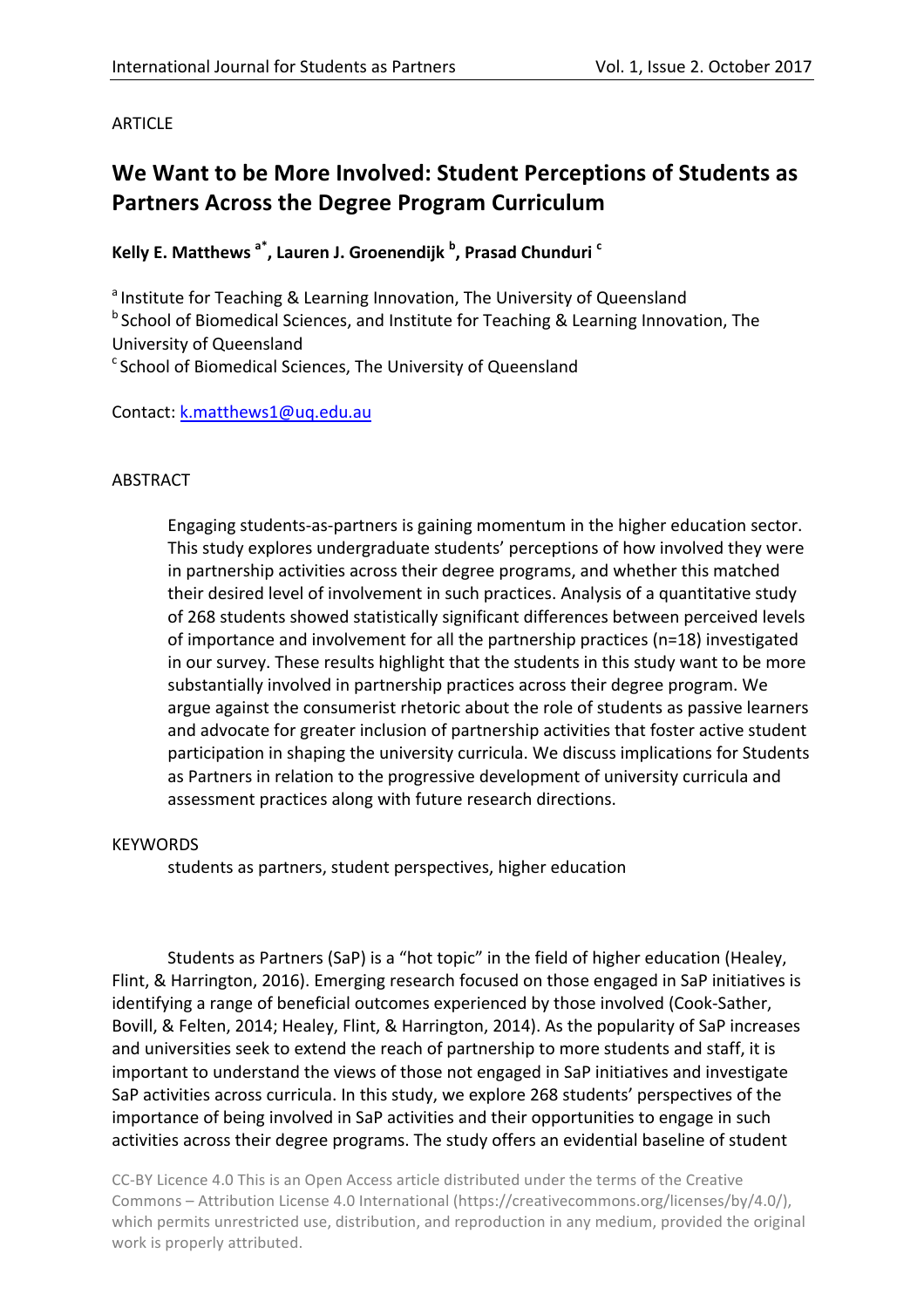involvement in SaP, along with a measure of the gap between students' desires to be engaged in SaP practices and the extent to which the curriculum creates such opportunities for them. Understanding these data concerning students' desire to be engaged in SaP contributes to the development of the field by illuminating views of students who are not typically represented in published SaP research and by offering new insights into how students not typically involved in SaP practices wish to be engaged in them.

# LITERATURE REVIEW

SaP extends the concept of student engagement from a focus on students toward a notion of shared engagement predicated on students and staff collaborating together on shared educational goals (Matthews, 2016). This shared engagement is evident in the Healey et al. (2014) definition of partnership: "a relationship in which all involved students, academics, professional services staff, senior managers, students' unions, and so on—are actively engaged in and stand to gain from the process of learning and working together" (p. 12). Going beyond listening to students' feedback on teaching activities, Cook-Sather et al. (2014) defined partnership as "a collaborative, reciprocal process through which all participants have the opportunity to contribute equally, although not necessarily in the same ways, to curricular or pedagogical conceptualization, decision-making, implementation, investigation, or analysis" (pp. 6-7). This definition emphasises student and staff collaboration in activities that traditionally have involved only staff by signaling that students can play important roles in designing learning activities, curriculum reform efforts, teaching, and researching the effectiveness of educational interventions. SaP interactions are based on the partnership principles of respect, reciprocity, and shared responsibility in teaching and learning (Cook-Sather et al, 2014).

SaP encompasses a broad range of activities. Healey et al. (2014) proposed a framework comprising four overlapping categories where students and staff engage together as partners in:

- 1) Learning, teaching, and assessment
- 2) Subject-based research and inquiry
- 3) Curriculum design and pedagogic consultancy
- 4) Scholarship of teaching and learning

The framework highlights the range of possibilities for engaging students and staff as partners and signals the plethora of practices that can be classified as SaP, as Healey, Bovill, and Jenkins (2015) summarise:

Students may take on the role of teachers through peer-learning and assessment or through taking on responsibility for co-teaching with staff and other students; they may act as scholars through being involved in subject-based research and inquiry; and they may engage as change agents through undertaking Scholarship of Teaching and Learning (SoTL) projects, co-designing the curriculum and acting as pedagogic mentors and consultants to staff. (p. 142)

SaP is a recent term that encompasses existing practices while making space for possibilities not yet imagined. Early SaP research has highlighted a range of beneficial outcomes for both students and staff. For students, outcomes include increased engagement and motivation for learning, development of skills and broader outcomes linked to employability, deeper understanding of their own learning (meta-cognitive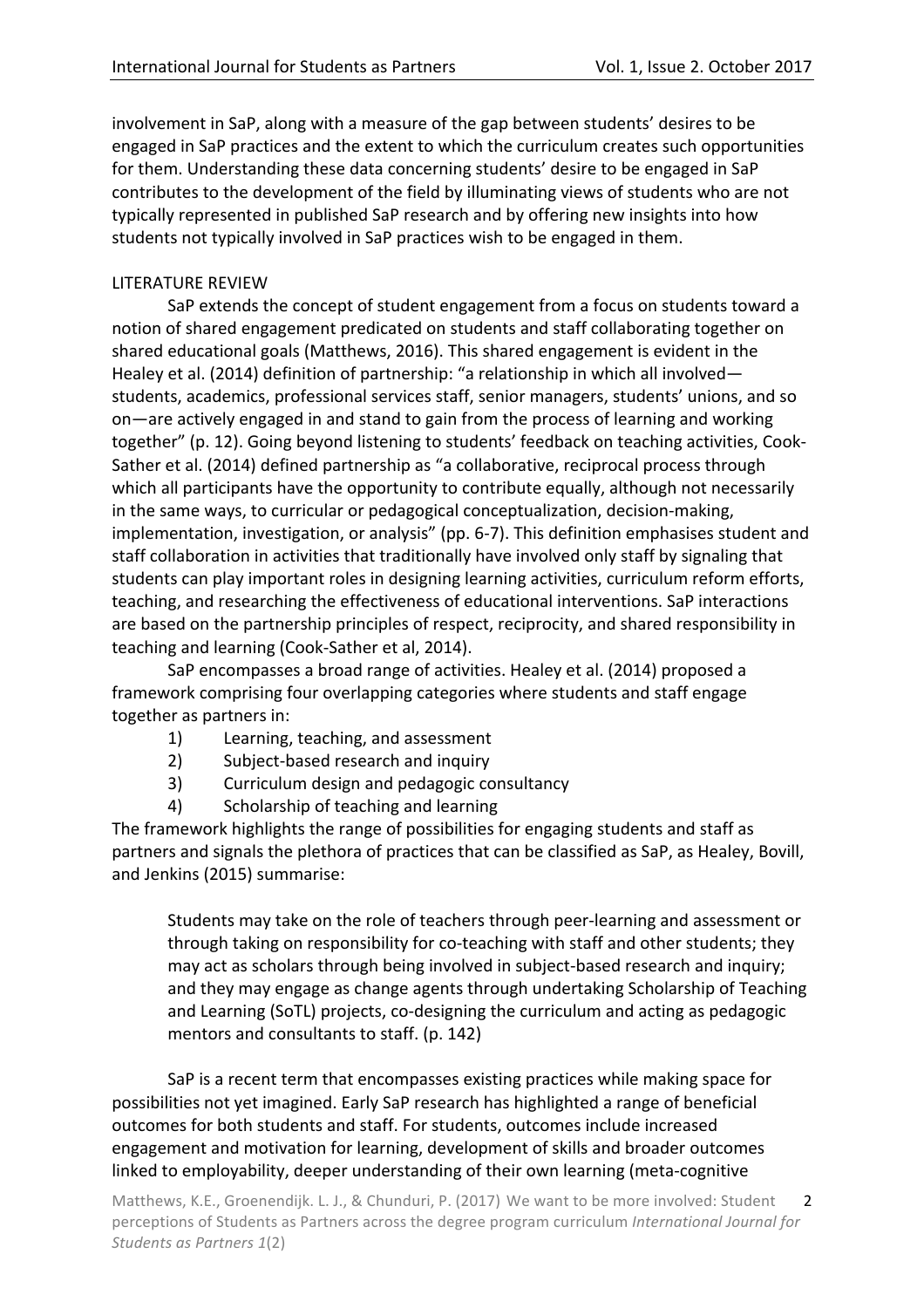learning) linked to life-long learning, and a greater sense of belonging to the university (Cook-Sather et al, 2014; Healey et al., 2014). For staff, the outcomes include more enjoyment and increased motivation for teaching, deeper understanding of students' experiences, and development of enhanced teaching materials (Cook-Sather et al, 2014; Healey et al., 2014; Woolmer et al., 2016). While engaging students and staff in partnership has real challenges and hurdles, research is indicating these practices can be transformative and beneficial for both students and staff.

As a new field of inquiry, it is unsurprising that SaP research tends to be small scale, with a reliance on qualitative case study methods that inquire into the experiences of students and staff explicitly involved in partnership activities (for example see, Butcher & Maunder, 2013; Woolmer et al., 2016, and case studies used in Cook-Sather et al, 2014; Healey et al, 2014). In a recent literature review of 65 published works explicitly investigating SaP through empirical research, Mercer-Mapstone et al. (2017) found the studies were predominantly small-scale case studies drawing on the qualitative experiences of those involved in SaP practices. Such studies are highly contextualised to the sociocultural context of their institutions and tend to explore a micro-level focus on specific learning activities, classroom-level practices, or small-scale extra-curricular projects. They offer rich descriptions and insights into the lived experience of engaging as a partner in teaching and learning. As Mercer-Mapstone et al. (2017) argue, this focus, while important, is limited to the experiences, insights, and understandings of those involved to the exclusion of those not involved. If we believe that opportunities to shape one's education should be made available to all students, as suggested by Healey et al.'s (2014) model of "partnered learning communities" and Matthews, Cook-Sather, and Healey's (in press) notion of "egalitarian learning communities," then understanding the views of students not involved in partnership seems an important piece of the overall SaP research landscape. At present, however, little is known about SaP practices at the macro-level of degree programs and the views of students not explicitly involved in such practices.

Research capturing the SaP experiences and beliefs of larger cohorts of students and staff would advance the field of SaP, providing baseline evidence of the extent to which SaP activities are included in the curriculum and guiding further curriculum development to scaffold such activities across degree programs. This study explores the macro-level of degree programs by focusing on the broader student cohort using a large-scale quantitative research design.

# PURPOSE AND CONTRIBUTION

Our aim is to contribute to the growing SaP body of research by asking students guestions about their perceptions of SaP across their degree program. The rationale for exploring the student perspective on SaP draws on ideas of student voice that give value and privilege to what students think about their education by virtue of being essential partners in learning and teaching (Cook-Sather, 2002; 2006). We acknowledge that students have expertise in the student experience and can offer valuable perspectives that should shape and reframe curricular practices, particularly how SaP practices are scaffolded across degree programs. The study is guided by the following research questions:

# 1. How important is it to undergraduate students to be involved in SaP *practices?*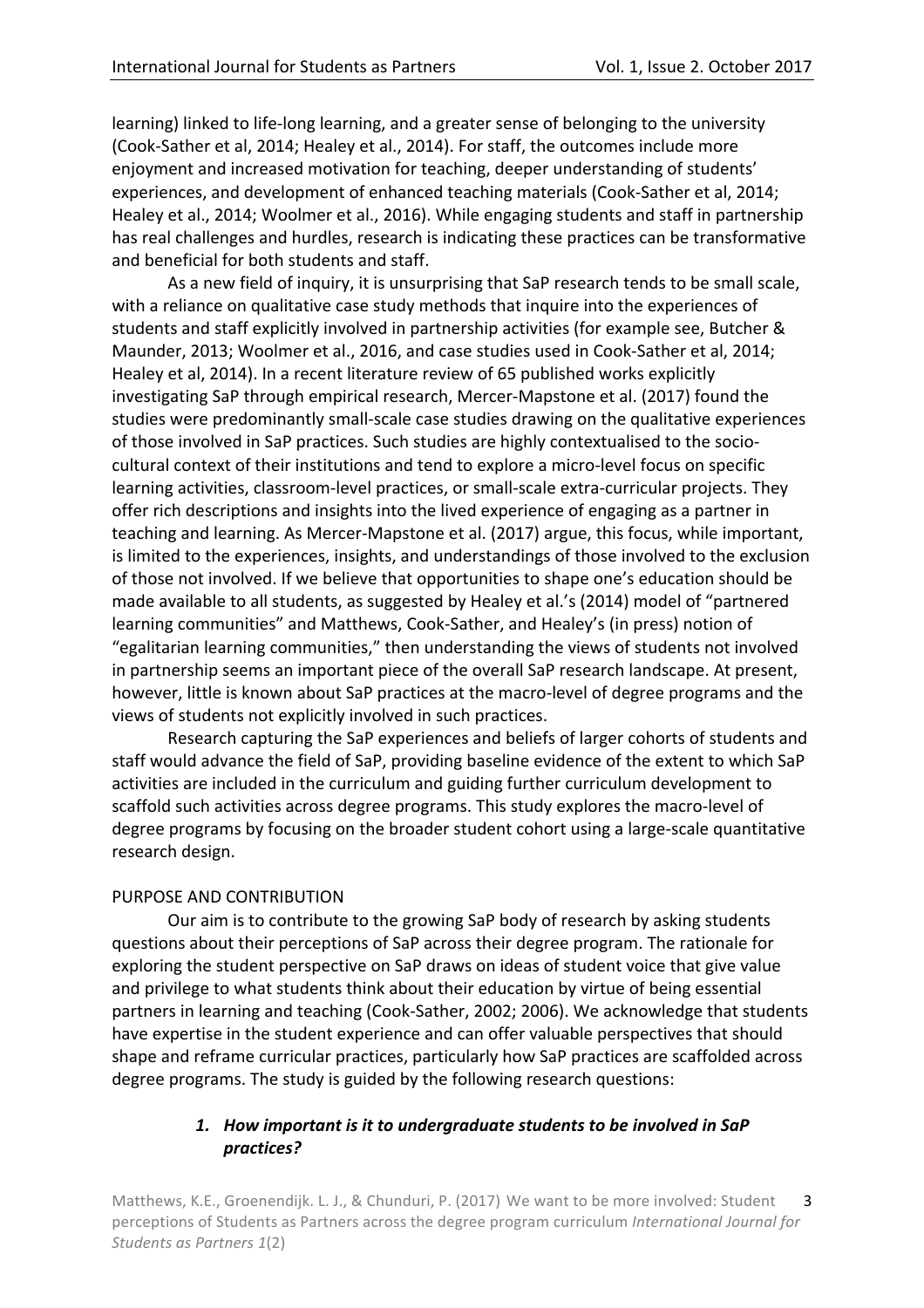# **2.** To what extent are opportunities for student involvement in SaP practices *included in their degree program curriculum?*

Exploring these questions offers insight into the gap between students' perceptions of the importance of SaP practices and their inclusion in the degree program curriculum. This is an exploratory study that establishes an evidential baseline about SaP practices in a degree program. 

### **METHODS**

This study employed a quantitative design to capture data from a large group of students. The study received approval from our Institutional Human Research Ethics Committee (approval #2016000441).

### **Context**

This study was conducted at a research-intensive Australian higher education institution ranked within the top 100 universities worldwide (see, for example, Times Higher Education and QS rankings). The institution has a traditional model for teaching with strong disciplinary faculties focused on research excellence. Recent efforts to raise the profile of teaching and the student experience include a new five-year "student strategy" with SaP as a central pillar for institutional transformation of teaching and learning. The study was conducted in the Faculty of Science, which offers a three-year Bachelor of Science (BSc) degree with an optional fourth Honours-research year and a four-year Bachelor of Biomedical Science (B.Biomed.Sc) degree. Both programs offer undergraduate research opportunities as they are recognized to as integral to learning science within a traditional, discipline-oriented curriculum.

#### **Data collection instrument**

The Science Students Skills Inventory (SSSI) instrument developed by Matthews and Hodgson (2012) was adapted for this study. The SSSI is an established survey tool that collects student perception data about degree-program learning outcomes at the wholeprogram level using several indicators and has been used in many studies (see Dvorakova & Matthews, 2016; Matthews & Mercer-Mapstone, 2016; Varsavsky, Matthews, & Hodgson, 2014). The SSSI was adapted to focus on partnership activities across two indicators: *importance* and *inclusion*.

The survey focused on tangible partnership practices. The Healey et al. (2014) fourcategory model was used to identify relevant partnership activities, along with our insider knowledge of the undergraduate curriculum: Groenendijk is a BSc student, Chunduri is a lecturer, and Matthews is a science curriculum consultant. Groenendijk drafted a list of potential activities and we revised them together. In this process, we acknowledged that certain practices (e.g., end-of-semester class evaluation surveys; being a class representative for a unit) were not partnership practices, but these were familiar ways for students to offer feedback. Thus, Groenendijk in particular felt it important to include such items, as students would expect to see them. We agreed they could offer insightful comparisons across a spectrum of gathering student feedback, on one end, to partnership practices, on the other end. We then created the survey instrument and piloted it with four undergraduate students to gauge how they interpreted the questions and activities. We revised accordingly with the final survey exploring 18 partnership practices.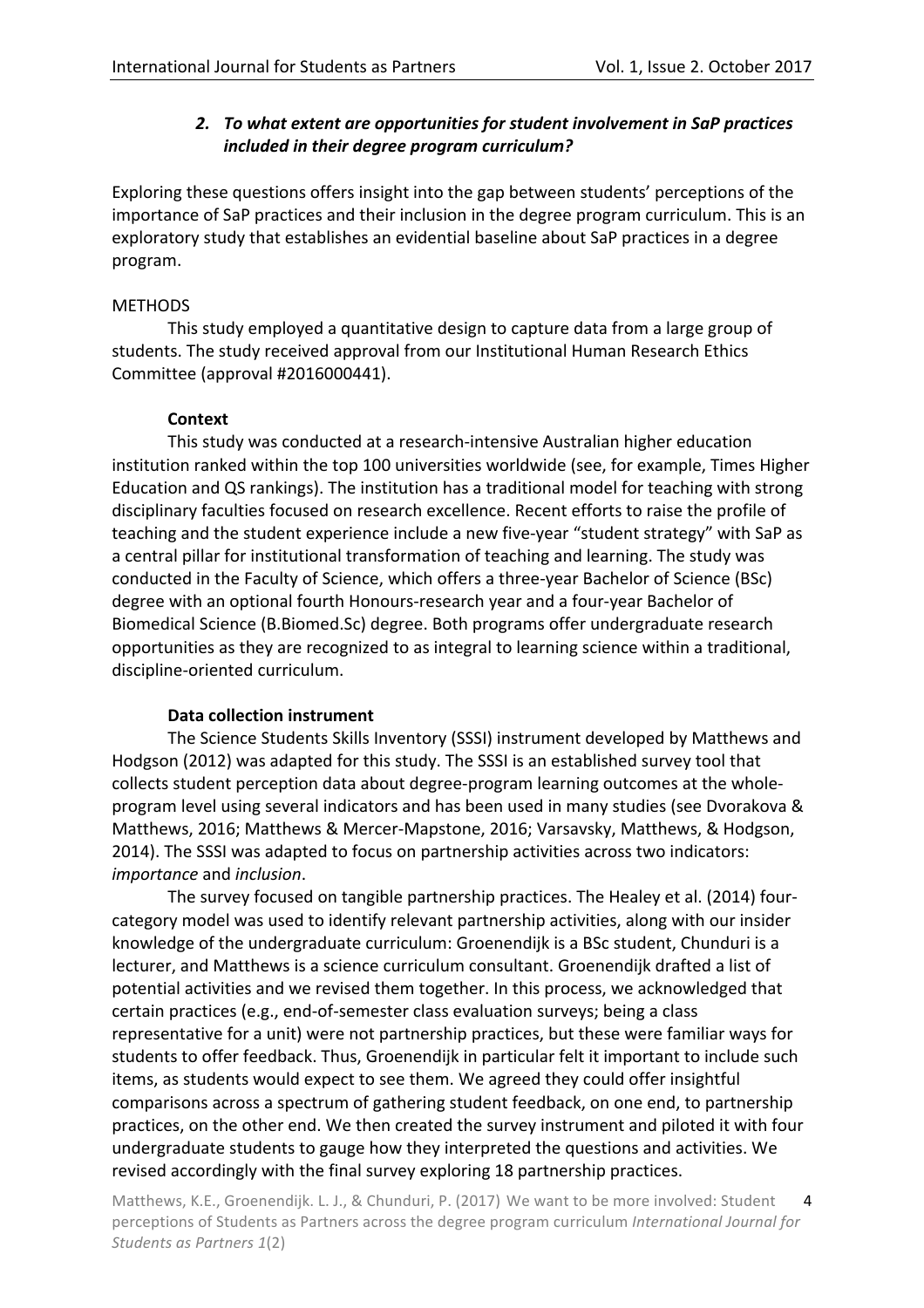The survey consisted of questions on a 4-point alpha-numeric scale as per Table 1. Participants were asked to rate the perceived *importance* of each activity from "not at all" (1) to "a lot" (4). A "not sure what this means" option was included to prevent participants from being forced to guess on practices they did not understand. Participants were then asked to rate on the same 4-point scale how *involved* they have been throughout their degree program in these 18 activities. We also did not imagine that all students would indicate high levels of agreement for *importance* or *inclusion*; our aim was to explore the gap between them for the 18 practices. Demographic information was collected, which included year level, gender, and post-graduation plans.

**Table 1:** Example of survey question and alpha-numeric scale used to collect student responses

| How IMPORTANT do you think it is to have the following included in your degree? |     |  |                                            |       |                          |  |
|---------------------------------------------------------------------------------|-----|--|--------------------------------------------|-------|--------------------------|--|
| SaP                                                                             |     |  | Not at all $ $ A little (2) $ $ A moderate | A lot | Not sure what this means |  |
| Practice                                                                        | (1) |  | amount (3)                                 | (4)   |                          |  |
| listed                                                                          |     |  |                                            |       |                          |  |

# **Participants**

The survey instrument was administered online to all students enrolled either in a four-year B.Biomed.Sc program with Honours or a three-year BSc degree with an optional Honours year. In total, 1,208 students were emailed an invitation to complete the survey, which was open for 1 week. A total of 289 students opened the survey and answered at least one question giving a total response rate of 24%. Taking into account the population size, the response rate is adequate for reducing sampling error and maximising confidence level (Nulty, 2008). For the purposes of analysis, surveys with 25% or fewer questions completed were removed, leaving 268 surveys for inclusion in the data analysis. Of the respondents included in this study, 48% ( $n = 129$ ) were enrolled in third or fourth year and 52% (n = 139) were enrolled in first or second year. The graduation plans identified by participating students favoured attending medical school (n=58%), other postgraduate degree (24%), another undergraduate degree (2%), work (9%), no set plans (6%) and other (1%). Females were 67% of respondents, while the cohort is typically made up of 50% female students.

# **Analysis**

The GraphPad Prism 7 statistical software package was used for all statistical calculations, including descriptive statistics and paired t-tests. For the purpose of analysis, "I don't understand what this means" answers were removed. Each partnership category was treated separately so that even if a participant did not understand some categories, the rest of their answers were kept for data analysis. Due to the alpha-numeric item nature of the survey, the data was treated as continuous as per common practice (Weng, 2004).

Descriptive statistics, including mean and standard deviation, were calculated for each partnership activity for both perceived *importance* and *involvement*. Data graphs were created using the mean. Percentage agreement was also calculated for data tables, with "3" and "4" classified as "agree" as is standard and accepted survey practice for a balanced scale.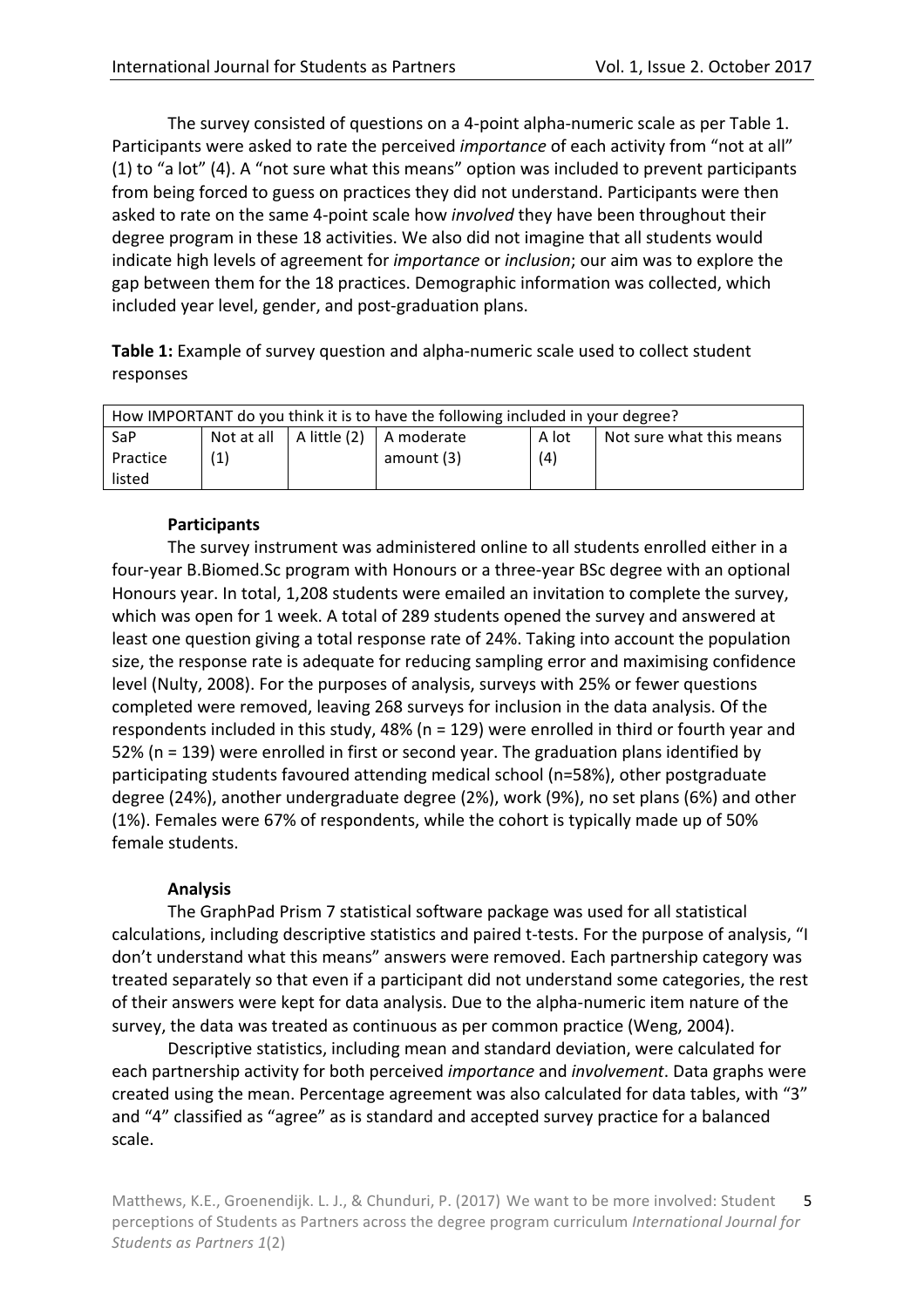Paired t-tests were performed to a confidence level of 95% (p  $> 0.05$ ) to assess differences between perceived *importance* and *involvement* in each partnership activity. Gap analysis tables were created to assess which categories had the greatest differences. Analysis of variance (ANOVA) was performed to analyse the difference between group means to test the hypothesis that demographics (i.e., gender, year level in degree program, post-graduation plans) may influence how students considered partnership activities to be included in their degree.

#### LIMITATIONS

This study has several limitations worth acknowledging so readers can take care when interpreting and generalising its findings. First, the study is situated in one institution and one disciplinary context. As an exploratory study using a method unique to the field of SaP research, readers should take care to generalise to other disciplines or institutional contexts. Second, the study was focused on SaP practices, not the principles and values that underpin SaP. Thus, the study offers no insight into how SaP practices were experienced in relation to any values. Third, the 18 SaP practices investigated were not exhaustive, and, as such, the data collection instrument does not represent SaP broadly. Fourth, a sample of students elected to participate in our volunteer study. While many did not elect to participate, we cannot speculate as to their reasons why. This study is reflective of the students who did engage and care should be taken to generalise to the broader student population. Finally, as a quantitative study exploring perceptions of *importance* and *inclusion* using fixed prompts, the study offers no sense of quality of the experiences or outcomes of being involved in the 18 SaP practices.

#### RESULTS

The results present students' perceptions of the *importance* of being involved in 18 SaP practices, with *importance* being an indicator of what matters to students, which is distinct from a priority or prioritising what students might like to see implemented in practice. The results also present students' perceptions of the extent to which opportunities for student involvement were *included* in their degree program; *included* indicated what students identified as being available to them across their curricula. The results are displayed based on the Healey et al. (2014) categories, which presents clusters of data around similar types of partnership activities. The categories of "subject-based research and inquiry" and "SoTL" have been combined because these two practices that involve coinquiry and co-researchers explored in the survey could fit into either category.

The results from the analysis of variance or ANOVA exploring differences between demographic variables (i.e., gender, year level in degree program, post-graduation plans) found very limited influence on perceptions of SaP being included in the curriculum.

#### **Results for "learning, teaching, and assessment" practices**

The results for the seven partnership activities in this category are presented in Table 2 and Figure 1, and showed statistically significant differences between students' perceptions of *importance* and *involvement*, with *importance* being higher across all activities.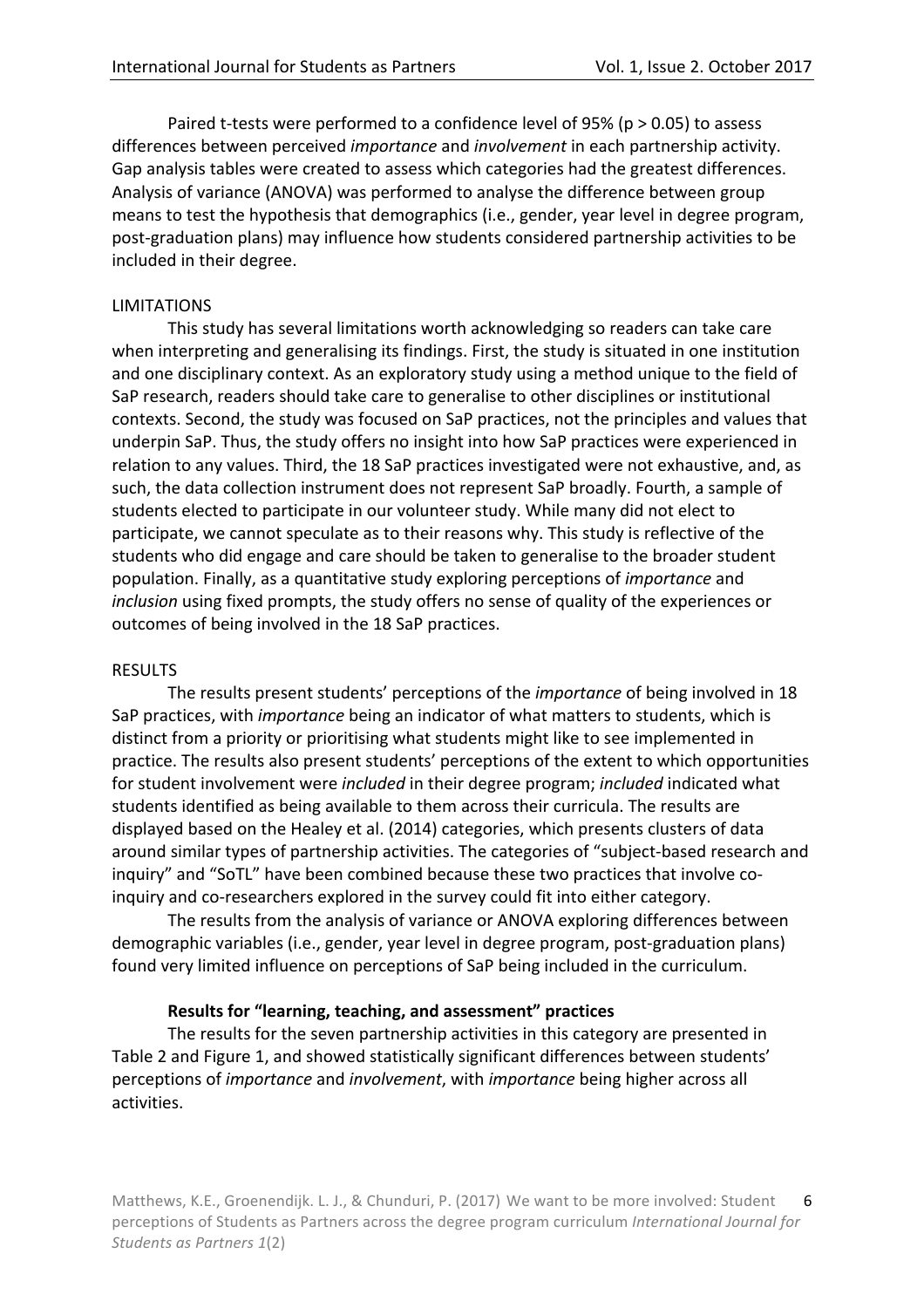| SaP Practice                                                                | # of<br>Response<br>s | Importance<br>% agree<br>M(SD) | Involvement<br>% agree<br>M(SD) | Statistical<br>Significance<br>Level (Means) | Gap<br>% agree<br>M |
|-----------------------------------------------------------------------------|-----------------------|--------------------------------|---------------------------------|----------------------------------------------|---------------------|
| Being a tutor or lab<br>demonstrator for courses                            | 260                   | 72%<br>$2.92 (\pm 0.93)$       | 13%<br>$1.35 (\pm 0.81)$        | p < 0.0001                                   | 59%<br>1.57         |
| Negotiating assessment<br>criteria and grade<br>weightings with instructors | 261                   | 64%<br>$2.79$ ( $\pm$ 0.96)    | 8%<br>$1.35 \ (\pm 0.66)$       | p < 0.0001                                   | 56%<br>1.44         |
| Being a peer assisted study<br>session (PASS) leader                        | 257                   | 65%<br>$2.81 (\pm 0.95)$       | 16%<br>$1.43 \ (\pm 0.92)$      | p < 0.0001                                   | 49%<br>1.38         |
| Negotiating assessment<br>deadlines with instructors                        | 264                   | 55%<br>$2.60 \ (\pm 1.04)$     | 11%<br>$1.39 \ (\pm 0.76)$      | p < 0.0001                                   | 44%<br>1.21         |
| Selecting from a choice of<br>assessment topics in class                    | 254                   | 80%<br>$3.19 \ (\pm 0.85)$     | 42%<br>$2.29$ ( $\pm$ 0.99)     | p < 0.0001                                   | 38%<br>0.90         |
| Self-assess your own work<br>as part of an assignment                       | 263                   | 58%<br>$2.73 (\pm 1.00)$       | 36%<br>$2.23 (\pm 1.02)$        | p < 0.0001                                   | 22%<br>0.50         |
| Peer review of assessment<br>for other students                             | 264                   | 62%<br>$2.76 (\pm 0.94)$       | 43%<br>$2.35 (\pm 0.88)$        | p < 0.0001                                   | 19%<br>0.41         |

**Table 2:** Levels of perceived *importance* and *involvement* (means, percentage agree) of students across seven practices in the "teaching, learning, and assessment" category



Figure 1: Graphical comparison of perceived *importance* and *involvement* (means) of students across seven practices in the "teaching, learning, and assessment" category.

# **Results for "curriculum design and pedagogic consultancy" practices**

The results for the nine partnership activities in this category are presented in Table 3 and Figure 2. Similar to the previous category, data showed statistically significant differences between students' perceptions of *importance* and *involvement*, with *importance*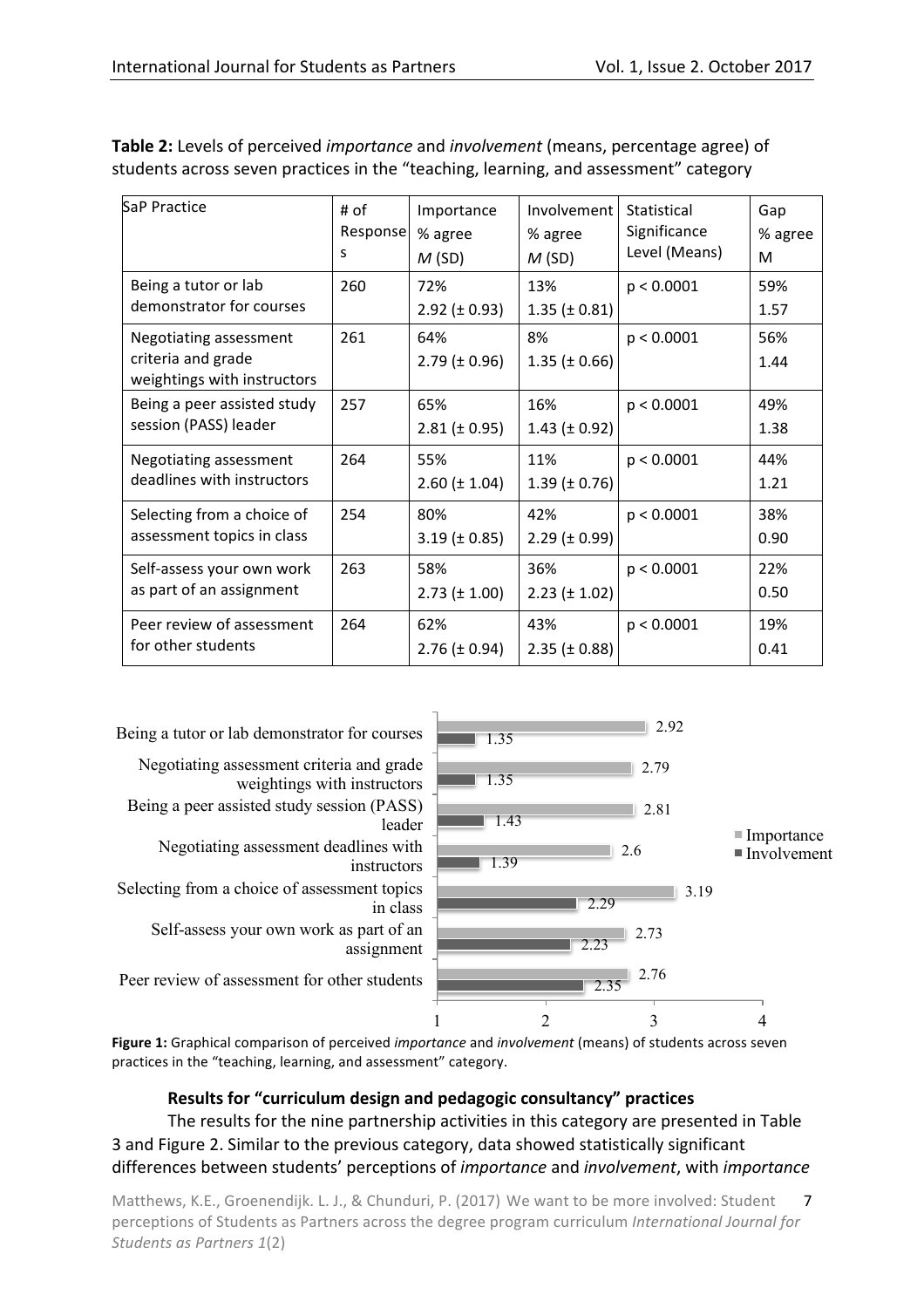being higher across all activities. However, "end of semester class evaluation surveys" was found to be less statistically significant in comparison to all other partnership activities.

Table 3: Levels of perceived *importance* and *involvement* (means, percentage agree) of students across nine practices in the "curriculum design and pedagogic consultancy" category

| SaP Practice                                                                    | # of<br>responses | Importance<br>% agree<br>M(SD) | Involvement<br>% agree<br>M(SD) | Statistical<br>Significance<br>Level (Means) | Gap<br>% agree<br>M |
|---------------------------------------------------------------------------------|-------------------|--------------------------------|---------------------------------|----------------------------------------------|---------------------|
| Conversations with<br>instructors to improve<br>teaching practices              | 254               | 87%<br>$3.39 (\pm 0.76)$       | 20%<br>$1.77 (\pm 0.88)$        | p < 0.0001                                   | 67%<br>1.62         |
| Co-designed course<br>materials with instructors                                | 253               | 65%<br>$2.83 \ (\pm 0.96)$     | 12%<br>$1.35 \ (\pm 0.76)$      | p < 0.0001                                   | 53%<br>1.48         |
| Co-designed assessment<br>tasks with instructors                                | 252               | 64%<br>$2.80 (\pm 0.88)$       | 12%<br>$1.38 (\pm 0.75)$        | p < 0.0001                                   | 53%<br>1.42         |
| Developing assessment<br>marking criteria with<br>instructors as part of a      | 260               | 57%<br>$2.70 \ (\pm 0.99)$     | 9%<br>$1.35 \ (\pm 0.76)$       | p < 0.0001                                   | 48%<br>1.35         |
| Drafting assessment<br>questions for instructors<br>as part of a class          | 259               | 61%<br>$2.76 (\pm 0.99)$       | 17%<br>$1.53$ ( $\pm$ 0.81)     | p < 0.0001                                   | 44%<br>1.23         |
| Student forums to discuss<br>degree program curricula,<br>teaching, or learning | 262               | 75%<br>$3.10 (\pm 0.85)$       | 31%<br>$2.00 (\pm 1.03)$        | p < 0.0001                                   | 44%<br>1.10         |
| Being a student<br>representative on a<br>university committee                  | 264               | 41%<br>$2.31 (\pm 0.95)$       | 12%<br>$1.41 (\pm 0.81)$        | p < 0.0001                                   | 29%<br>0.90         |
| Being a class<br>representative for a unit                                      | 246               | 33%<br>$2.18 (\pm 0.92)$       | 10%<br>$1.34 \ (\pm 0.70)$      | p < 0.0001                                   | 23%<br>0.84         |
| End of semester class<br>evaluation survey                                      | 247               | 86%<br>3.40 ( $\pm$ 0.77)      | 82%<br>3.26 ( $\pm$ 0.94)       | p < 0.05                                     | 4%<br>0.14          |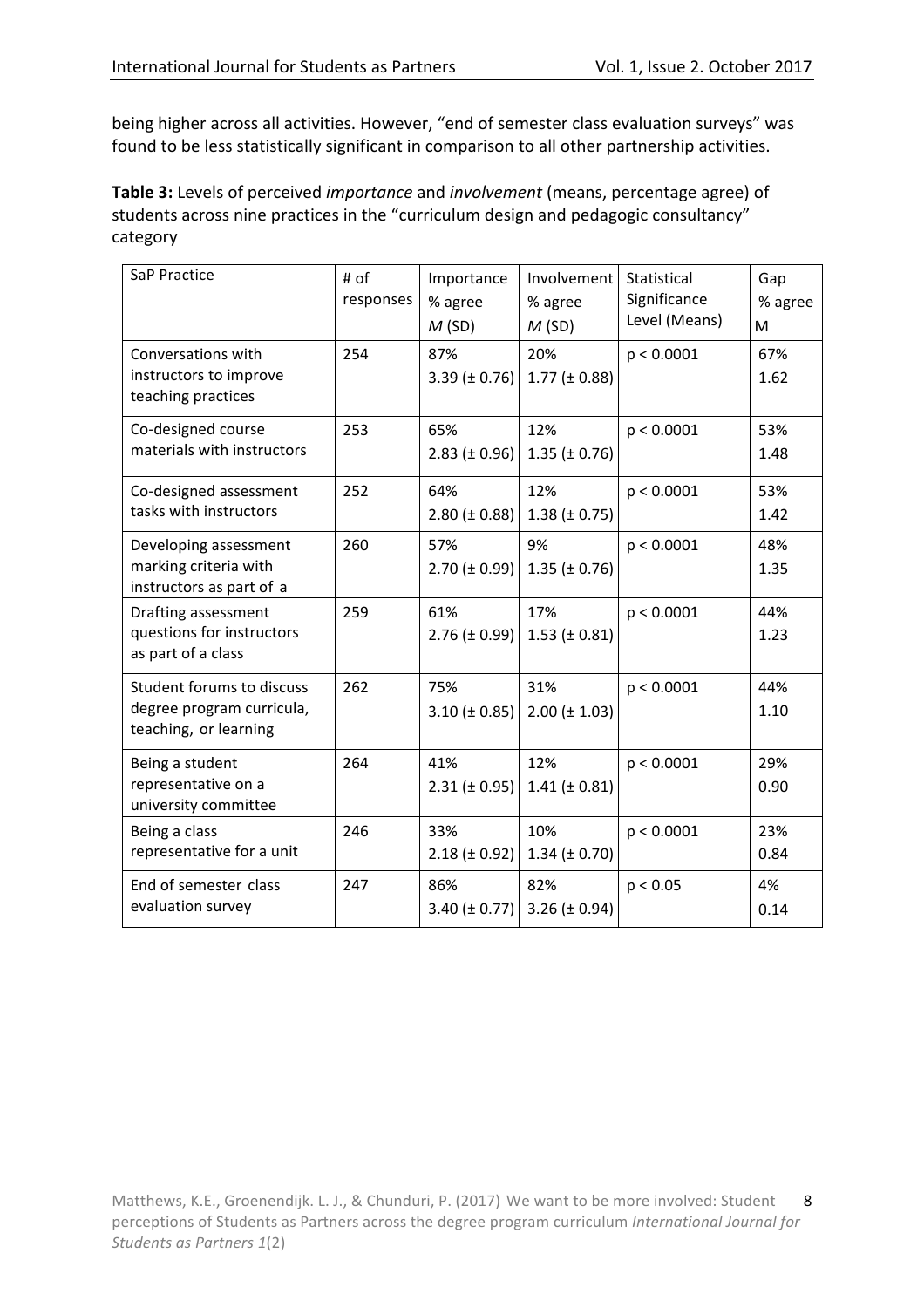

**Figure 2**: Graphical comparison of perceived *importance* and *involvement* (means) of students across nine practices in the "curriculum design and pedagogic consultancy" category.

# **Results for "subject-based research and inquiry" and SoTL practice**

The results for the two partnership activities in these two categories are presented in Table 4 and Figure 3 and showed statistically significant differences between students' perceptions of *importance* and *involvement*, with *importance* being higher across all activities.

**Table 4:** Levels of perceived *importance* and *involvement* (means, percentage agree) of students across two practices in the "subject-based research and inquiry" and "SoTL'" categories

| SaP Practice                                                                           | # of<br>responses | Importance<br>% agree<br>M(SD) | Involvement<br>% agree<br>M(SD) | Statistical<br>Significance<br>Level (Means) | Gap<br>% agree<br>М |
|----------------------------------------------------------------------------------------|-------------------|--------------------------------|---------------------------------|----------------------------------------------|---------------------|
| Undergraduate research<br>projects collaborating with<br>instructors in their research | 257               | 82%<br>3.29 ( $\pm$ 0.92)      | 29%<br>$1.85 (\pm 1.09)$        | p < 0.0001                                   | 53%<br>1.44         |
| Co-authoring a manuscript<br>with an instructor                                        | 257               | 67%<br>2.83 ( $\pm$ 0.99)      | 14%<br>1.41 ( $\pm$ 0.81)       | p < 0.0001                                   | 53%<br>1.42         |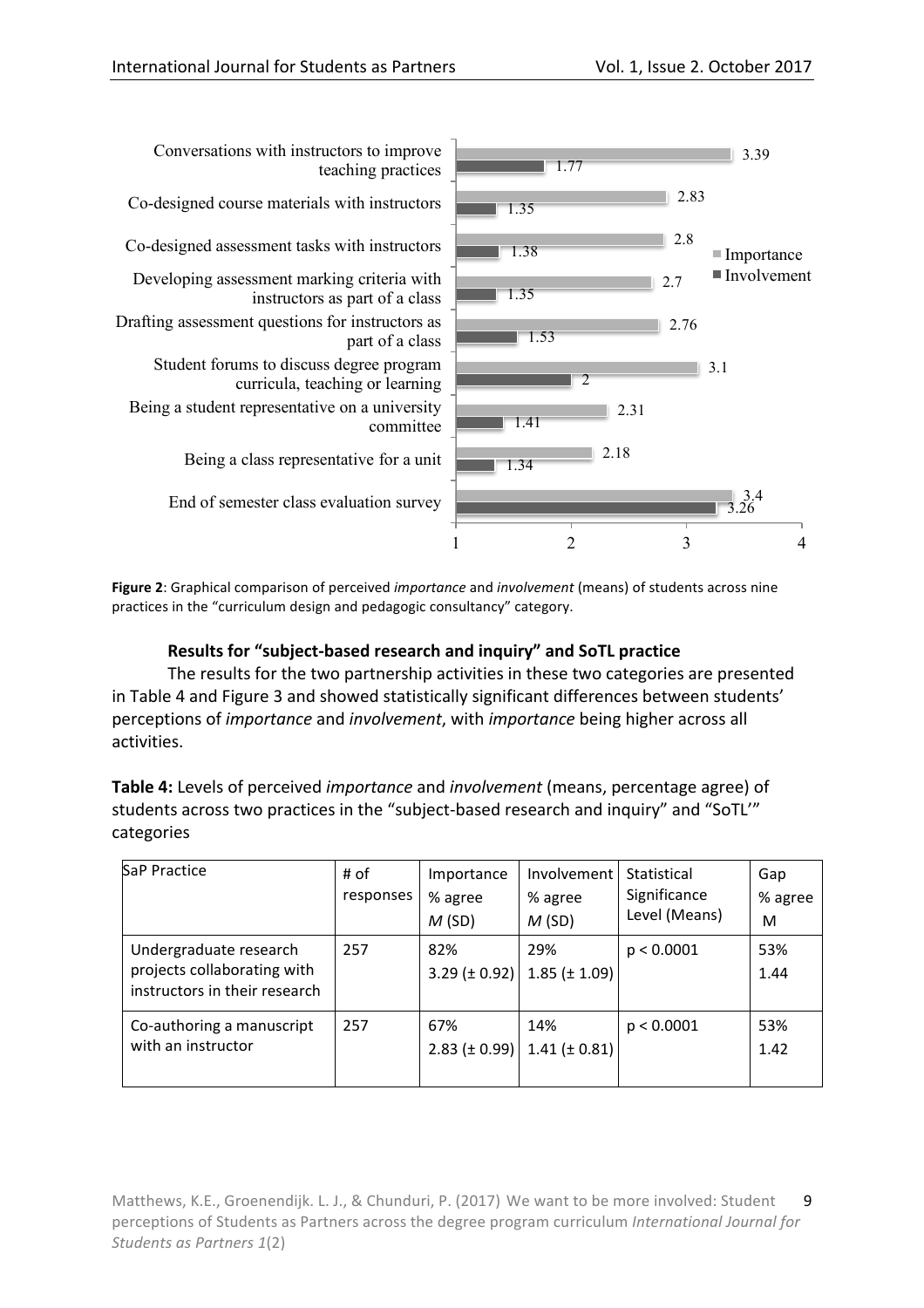

Co-authoring a manuscript with an instructor



**Figure 3:** Graphical comparison of perceived *importance* and *involvement* (means) of students across two practices in the "subject-based research and inquiry" and "SoTL" categories.

#### DISCUSSION

The purpose of this study was to explore how involved undergraduate science students are in partnership activities, and whether this matched desired involvement at the degree program level. The analysis of results from the 268 students included in the study analysis showed statistically significant differences between their perceived levels of *importance* and *involvement* for all 18 SaP activities investigated in the survey. These results show that students perceive these SaP practices are more important compared to their opportunities to be engaged in such SaP practices.

The Healey et al. (2014) framework highlights the ways that students and staff can become co-teachers or co-inquirers in subject-based or institutional SoTL research projects and co-designers or co-creators in curriculum and assessment endeavours. Our findings indicate large gaps in students' perceptions, suggesting co-teaching, co-creating, and coinquirer forms of partnership are important relative to existing opportunities for engagement in such practices. While there were high levels of agreement on the importance of SaP practices, others have shown some student resistance to engaging in SaP practices (Seale, Gibson, Haynes, & Potter, 2015). Having baseline perception data from students allows instructors to have a better sense of where resistance might occur to specific practices so they may more explicitly state the purpose of adopting SaP approaches.

The smallest gap in the survey was students giving feedback on class (subject) teaching evaluation surveys, which are required to be administered online for all classes at the university being studied. Although this activity is better recognised as "listening to students" than engaging them as partners, students in this study valued it. Practices emphasising dialogue between students and instructors via "conversations with instructors to improve teaching practices" and "student forums to discuss curricula, teaching, or learning" had high levels of perceived importance, with substantial gaps indicating limited engagement in such conversations in the curricula. Models such as Cook-Sather's (2014; 2016) "Students as Learners and Teachers" encourage such ongoing dialogue between instructors and students through structured interactions focused on enhancing educational practices. In the biomedical sciences curriculum of the university in this study, no such models exist. These data indicate that such programs and more active forms of engagement than simply responding to a class teaching evaluation survey would be welcomed from students who are seeking dialogue about their educational experiences. However, official student representative roles on committees and in classes were perceived as less important by students in this study. While there has been a lot of focus on "student voice in governance" (Lizzio & Wilson, 2009), students in this study were less interested in such opportunities. These findings make sense in light of some student unions also emphasising that students and staff working in partnership extends far beyond involving representative students in decision-making on institutional committees (HEA and NUS, 2011).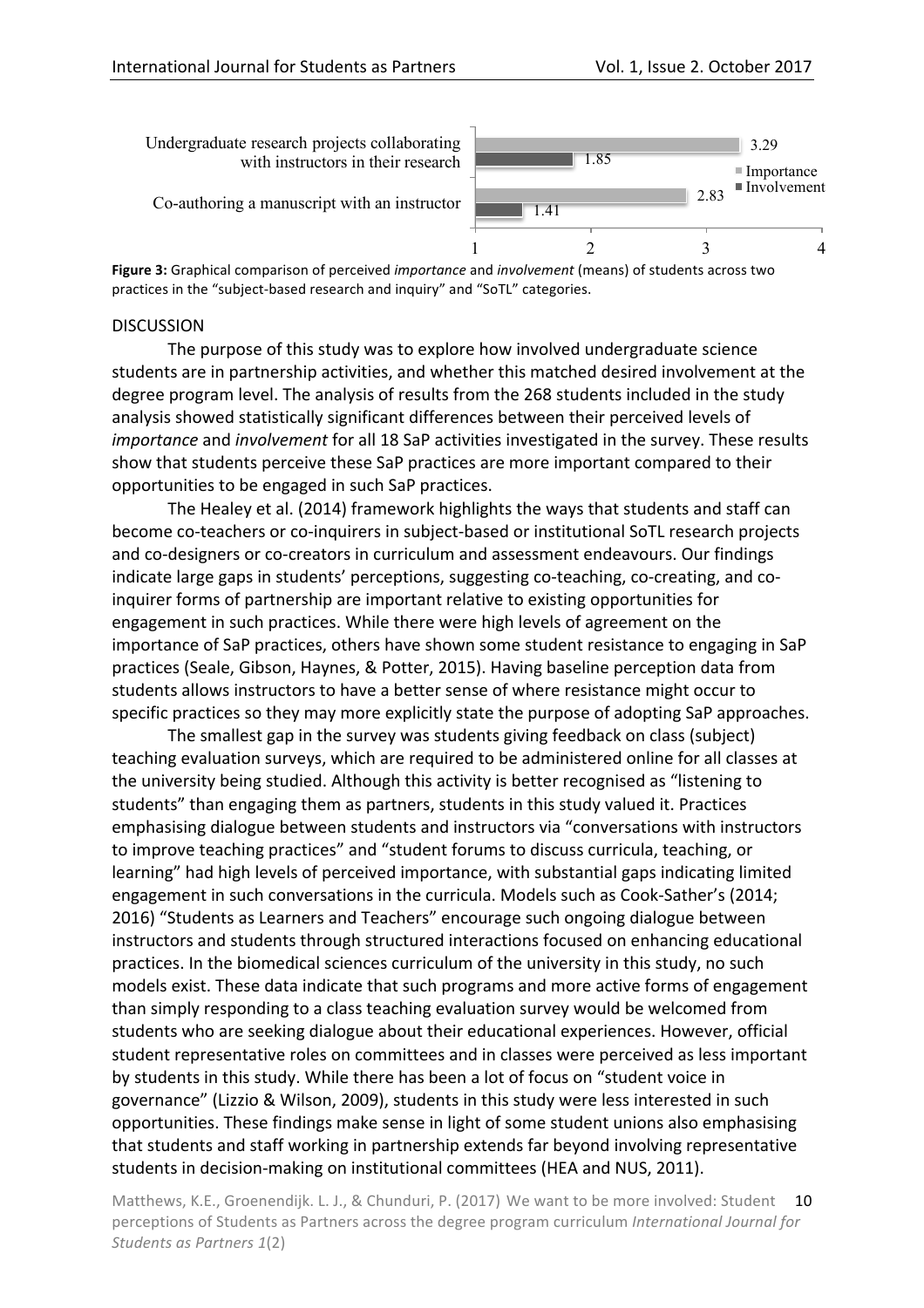The dearth of research investigating students' involvement in or perceptions of SaP activities across their degree program curriculum makes comparison to existing literature difficult. This study provides an evidential baseline for the wide scope possible for SaP and invites further quantitative research at the degree program level in other disciplines and other institutional contexts. There are several implications for SaP arising from our results, which we will discuss below under the following broad headings: (a) students as consumers or partners in learning and teaching, (b) progressive development of SaP in assessment practices, (c) SaP in curriculum development, and (d) further SaP research.

#### **Students as consumers or partners in learning and teaching**

In many ways, the emergence of SaP was a response to the changing nature of the discourse of students in higher education, particularly the rhetoric of "students as customers." A recent university graduate opinion piece, "We are not customers" (Afolabi & Stockwell, 2012), challenged the client view of students but acknowledged that curricula often encourages students to self-identify as a passive customer rather than facilitating the process of becoming an effective lifelong learner. While not explicitly framed in SaP, Bunce, Baird, and Jones (2016) explored the consequences of students being considered customers in the UK, which drastically increased university fees in 2012. They administered a survey to 605 undergraduate students from 35 institutions in England and found that students with a "consumer orientation" tended to hold passive attitudes towards learning, which then had a negative impact on academic performance (Bunce et al., 2016). By working together as collaborative partners in the teaching and learning enterprise, SaP is a direct challenge to the idea that students or staff can be passive in the educational process.

Students in our study held generally high levels of perceptions of the importance of SaP activities, indicating a desire to be more actively engaged in partnership activities with staff. Afolabi and Stockwell (2012) suggested that university curricular tended to encourage passive learning. Results of our study also suggest curricular experiences are not providing the opportunities many students seek to be more actively involved in teaching and learning and in the enhancement of teaching and learning. There is a risk that universities seeking to embrace SaP as a central pillar of teaching and learning predicated on active involvement of students with staff are actually reinforcing passive modes of learning based on traditional student-teacher hierarchies in the formal curriculum. SaP practices in the formal curriculum need to be carefully considered, particularly in institutions embracing the SaP philosophy.

# **Implications for SaP in assessment practices**

Assessment is central to teaching and learning. The development of assessment discourse (e.g., assessment driving learning, assessment for learning, and assessment as learning) signals the inextricable link between learning and assessment. Current concerns around effective feedback arising from both formative and summative assessment practices highlight the different understandings of what constitutes feedback between learners and teachers (Carless, 2006). A national Australian assessment reform project in higher education featured several principles of effective assessment practices, including that students and instructors should become partners in assessment predicated on the essential role of dialogue in assessment and feedback (Boud, 2010). In our study, students assigned high importance to selecting from a choice of assessment topics. Giving students choices in their assessment topics provides a degree of responsibility and ownership over their learning, which can encourage higher engagement with assessment pieces (Healey et al.,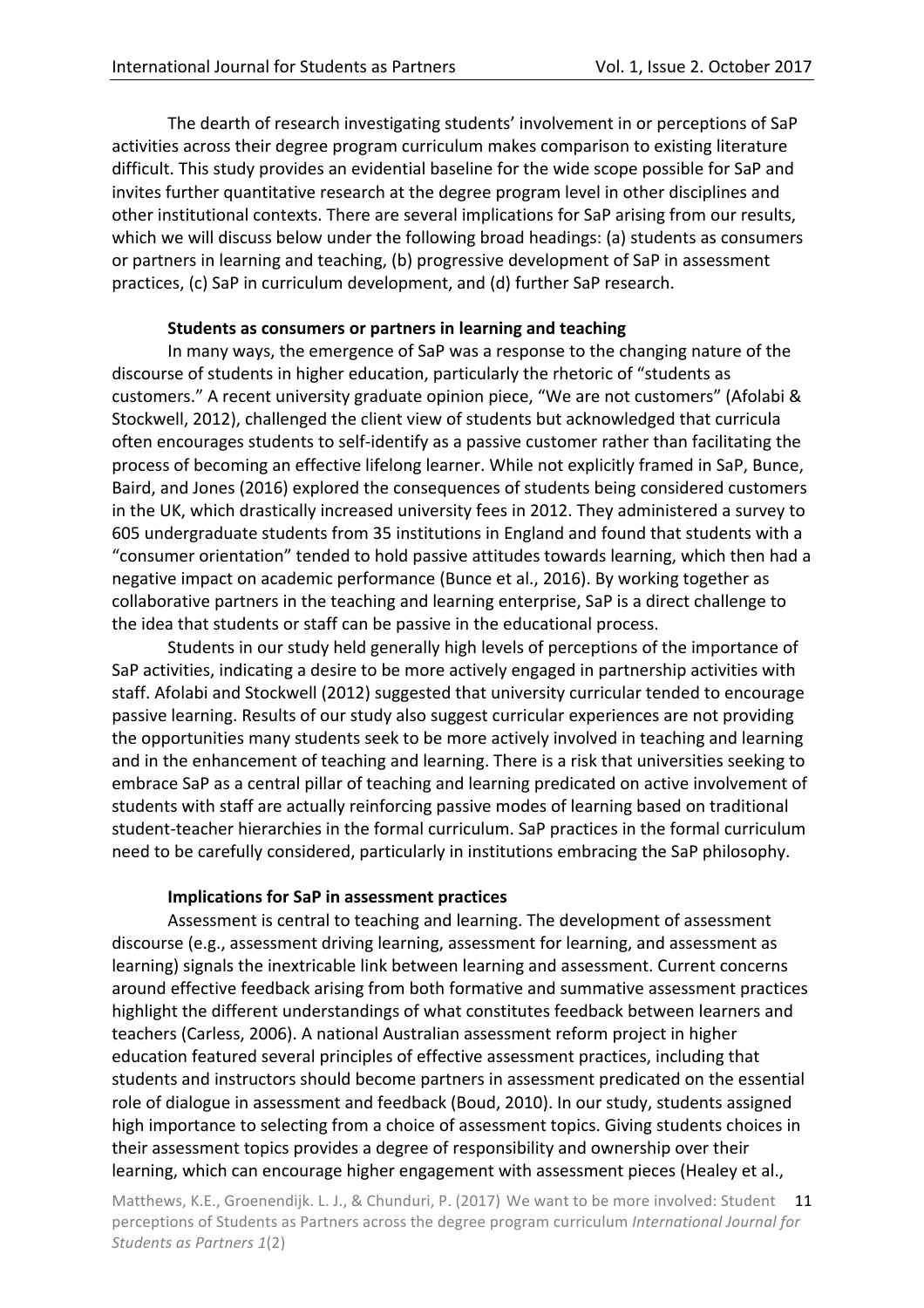2014; Waterfield & West, 2006). Other ways to engage students as partners in the assessment process include a shared revision of student generated statements and guestions (Fluckiger, Vigil, Pasco, & Danielson, 2010). Benefits, such as increased student autonomy, are a good argument for increasing the prevalence of partnership practices in assessment (Healey et al., 2014). Student responses in our study indicate substantial scope for rethinking assessment practices in ways that give students more ownership, that offer more dialogic-based assessment and feedback tasks, and that create room to develop effective self-evaluative strategies.

#### **Implications for progressive development of SaP in the curriculum**

Our study did not find statistically significant differences between the perceptions of students by year level. This indicates that first-year students reported the same perception levels about the 18 SaP activities as final-year students. Using a survey to explore a large sample of students, Mercer-Mapstone and Matthews (2015) investigated student perceptions of graduate learning outcomes and skills across a degree program that included students from varying year levels. Their curricular model, drawing on Knight's (2001) progressive development of curriculum, supposed that students reported their perceptions based on experience of the curriculum to date. Ideally, according to Mercer-Mapstone and Matthews, students would report high levels of perceptions of developing such outcomes and skills at each year level, suggesting that the skills or outcomes were embedded in all year levels sufficiently. In our study, students' perceptions of the inclusion of most of the SaP activities were low, including that SaP activities were not being progressively developed across the year levels of the curriculum.

As Matthews, Cook-Sather, and Healey (in press) recently argued, SaP challenges the traditional roles of being a student and being a teacher in ways that require those engaged to rethink their beliefs. They acknowledge that this re-imagining of roles is challenging as it shifts universities toward more egalitarian learning communities, which represents a significant cultural change. For such a cultural change to occur, activities based on SaP will need to suffuse the curriculum in ways that introduce new students to the practices and rationale for such approaches while building the depth of partnership activities as students progress through their degree programs. Thus, more systematic planning and development of curricula based on SaP ideas and practices are necessary. This also potentially mediates against student resistance to one-off SaP activities introduced into the degree program by enthusiastic instructors operating in fundamentally different ways from their colleagues.

# **Implications for SaP research**

Our exploratory study conducted at a single university within one disciplinary context (biomedical sciences) sought to ask different questions about SaP compared to much of the current SaP research, which led to a research design drawing on quantitative methods that values students' perceptions. The results were revealing with some clear implications for SaP activities across the curriculum. This creates space for further SaP research that captures large numbers of students' perceptions about SaP that can guide further SaP practices focused at the whole of degree program level. Similar studies have been conducted with a focus on whole of degree program curriculum development of graduate learning outcomes by drawing on students' perceptions (Matthews, Adams, & Goos, 2015; Varsavsky et al., 2014). The study also established an evidential baseline at a particular institution, which suggests that follow-up studies linked to efforts to further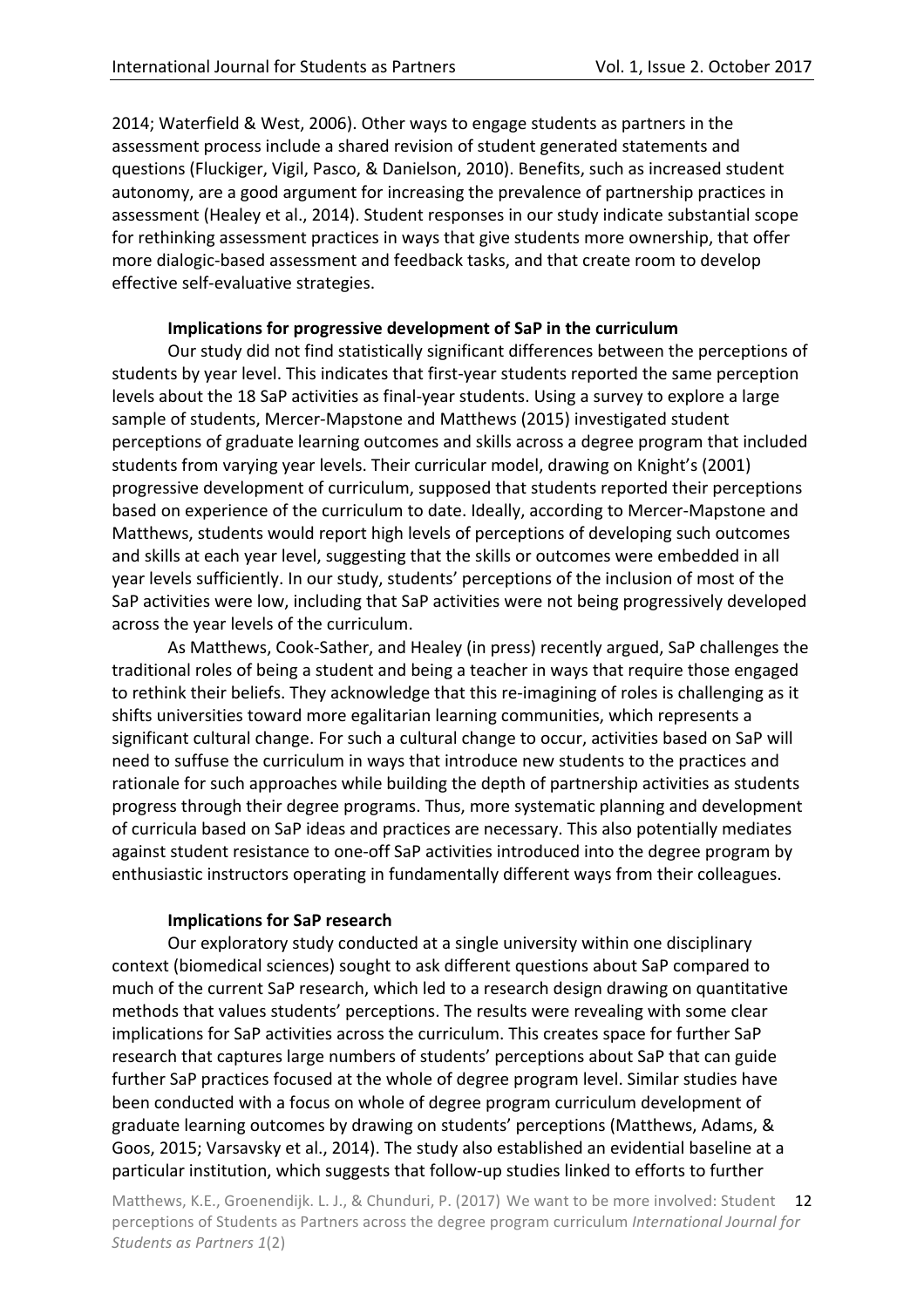scaffold SaP activities across the degree program would be beneficial. Such studies could draw on this quantitative study while expanding into a mixed methods design that captured case studies, reflections, and narratives of students and lived experiences of staff engaging as partners.

Future research that allows for comparative studies in different disciplines and different institutional contexts would advance the field. The analysis by Bunce et al. (2016) revealed disciplinary differences in students' self-identification as passive or active learners, with Science, Technology, Engineering, and Mathematics (STEM) students being more likely to view themselves as passive learners. This suggests that disciplinary differences are a factor to consider in SaP practices and research, which makes sense given the depth of research into disciplinary differences that influence teaching and learning beliefs in higher education (Becher & Trowler, 1989; Mårtensson, Roxå, & Stensaker, 2014). As the field of SaP grows in both research and practice, the nuances of disciplinary differences will have to be explored.

Other avenues for further research are comparative studies of students and staff, similar to the Matthews and Mercer-Mapstone (2016) study exploring the perceptions of students and staff about curriculum development across a degree program, including both undergraduate and post-graduate degree programs. Ideally, as SaP becomes more common, perceptions of SaP across the curriculum will align around a shared responsibility for teaching and learning. Finally, exploring the perceptions of staff not involved in partnership practices would offer insight into potential barriers for implementing SaP practices more widely. 

### **CONCLUSION**

This study contributes to the growing body of research on SaP by asking questions of students about their perceptions of SaP across their whole degree program. The findings show that the students in our study want more involvement in SaP activities with implications for how SaP approaches are progressively embedded across university curricula and better linked with assessment practices. More large-scale research into SaP focused on curriculum development of whole degree programs would advance SaP practice and the SaP field of inquiry. Moving from small numbers of enthusiasts engaged in SaP to more collective curriculum efforts involving larger numbers of students and staff will not be easy. If we want the benefits of SaP to become more far reaching in our universities as part of broader cultural changes that upend notions of students as passive educational customers, then our efforts and research have to extend into curriculum development with SaP embedded across our degree programs.

#### ACKNOWLEDGEMENTS

We are grateful to the students who participated in our study, including Lorelei Hine for providing critical feedback on our manuscript. Parts of the results section of this article were drawn from Lauren Groenendijk's Honours thesis.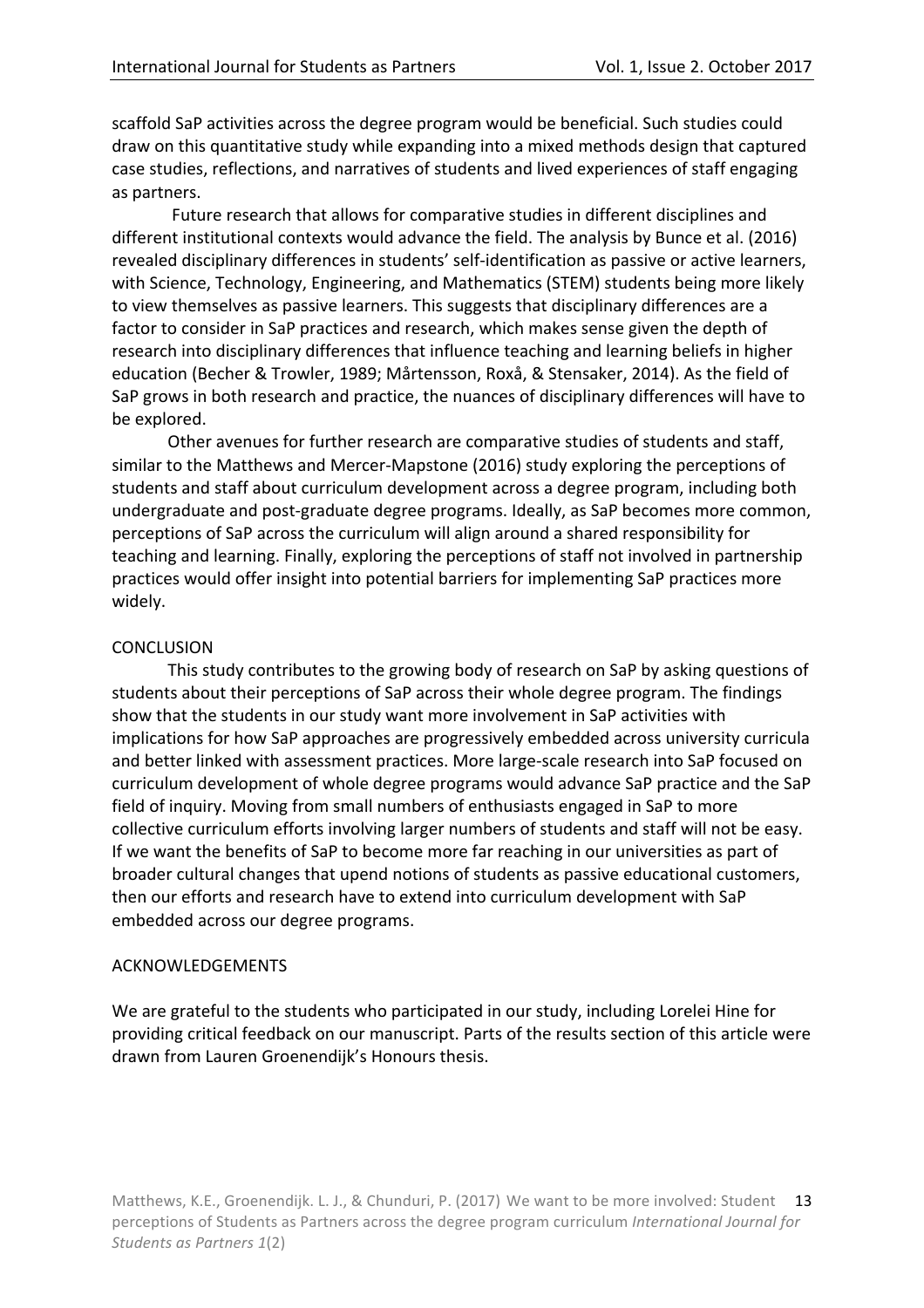### NOTE ON CONTRIBUTORS

Kelly E Matthews is a Senior Lecturer of Higher Education at The University of Queensland in *Brisbane, Australia, an Australian Learning & Teaching Fellow, and an inaugural co-editor* for the International Journal for Students as Partners.

Lauren Groenendijk *completed her honours* year at the University of Queensland in 2016 *and is now in Medical School.*

**Prasad Chunduri** *is a Lecturer in the School of Biomedical Sciences at the University of Queensland.*

### REFERENCES

- Afolabi, F., & Stockwell, L. (2012, November 7). Graduate view: "We are not customers." The *Guardian*. Retrieved on 30 November 2016 from: https://www.theguardian.com/higher-educationnetwork/blog/2012/nov/07/students-not-customers-graduate-view
- Becher, T., & Trowler, P.R. (1989). *Academic tribes and territories*. London: Society for Research into Higher Education and Open University Press.
- Boud, D. (2010). Assessment 2020: Seven propositions for assessment reform in higher education. *Australian Learning and Teaching Council*. Retrieved from: http://www.olt.gov.au/system/files/resources/Assessment 2020 final.pdf
- Bunce, L., Baird, A., & Jones, S. (2016). The student-as-consumer approach in higher education and its effects on academic performance. *Studies in Higher Education*, 1-21. doi: 10.1080/03075079.2015.1127908
- Butcher, J., & Maunder, R. (2013). Going URB@N: Exploring the impact of undergraduate students as pedagogic researchers. *Innovations in Education and Teaching International, 51*(2), 142-152.
- Carless, D. (2006). Differing perceptions in the feedback process. *Studies in Higher Education*, *31*(2), 219-233.
- Cook-Sather, A. (2002). Authorizing students' perspectives: Toward trust, dialogue, and change in education. *Educational Researcher, 31*(4), 3-14
- Cook-Sather, A. (2006). The "constant changing of myself": Revising roles in undergraduate teacher preparation. *The Teacher Educator, 41*(3), 187-206.
- Cook-Sather, A. (2014). Student-faculty partnership in explorations of pedagogical practice: A threshold concept in academic development. *International Journal for Academic Development 19*(3), 186-198.
- Cook-Sather, A. (2016). Undergraduate students as partners in new faculty orientation and academic development. *International Journal of Academic Development*, 21(2), 151-162.
- Cook-Sather, A., Bovill, C., & Felten, P. (2014). *Engaging students as partners in teaching and learning: A guide for faculty*. San Francisco: Jossey-Bass.
- Dvorakova, L., & Matthews, K.E. (2016). Graduate learning outcomes in science: Variation in perceptions of single- and dual-degree students. *Assessment and Evaluation in Higher Education*.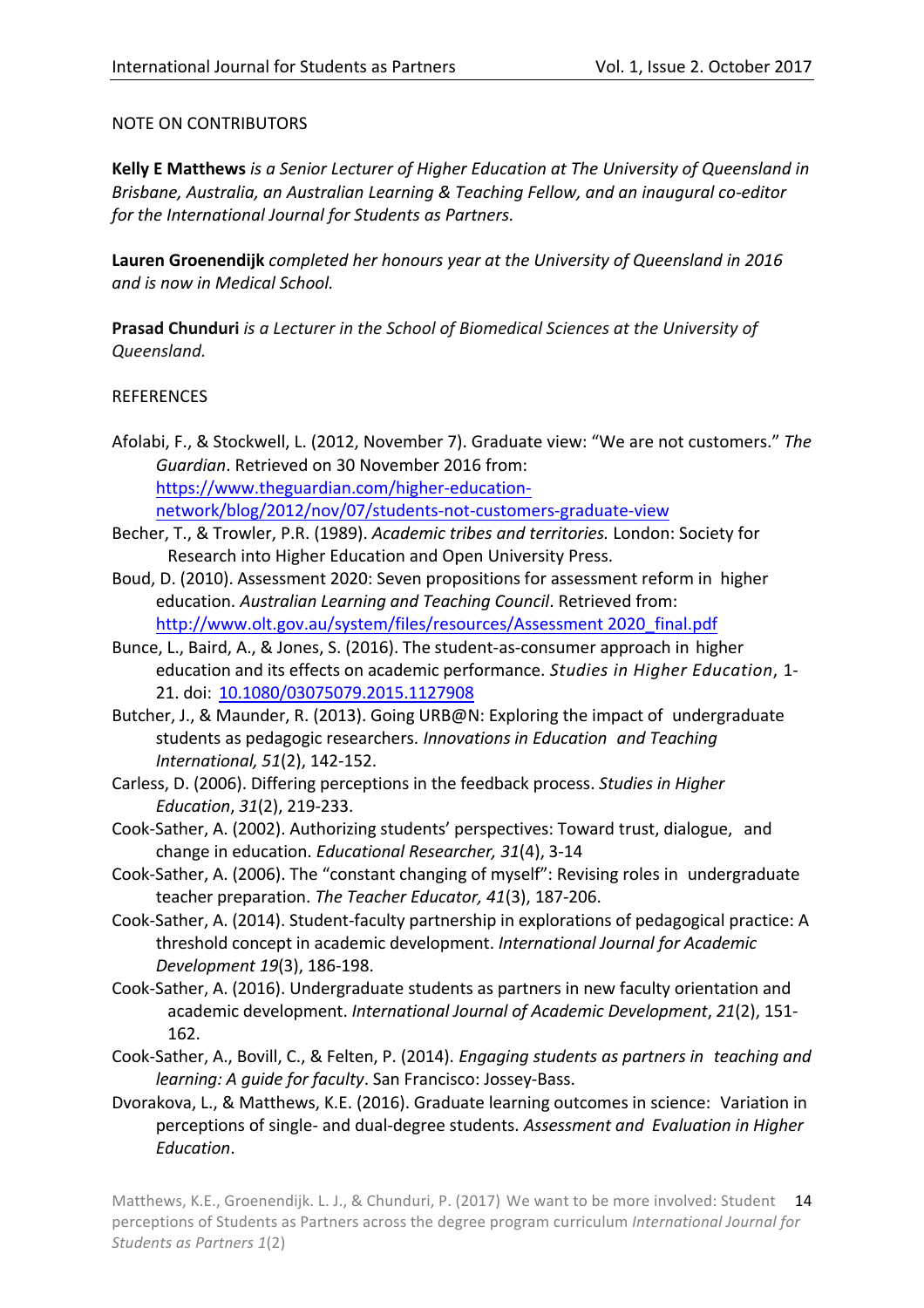Fluckiger, J., Vigil, Y., Pasco, R., & Danielson, K. (2010). Formative feedback: Involving students as partners in assessment to enhance learning. *College Teaching*, 58(4), 136-140.

Higher Education Academy (HEA) & National Union of Students (NUS). (2011). *Student Engagement Toolkit*. Retrieved from: www.nusconnect.org.uk/campaigns/highereducation/studentengagement/tool

kit/resources/

- Healey, M., Flint, A., & Harrington, K. (2014). *Engagement through partnership: Students as partners in learning and teaching in higher education*. Retrieved from the Higher Education Academy website: https://www.heacademy.ac.uk/engagement-throughpartnership-students-partners-learning-and-teaching-higher-education
- Healey, M., Bovill, C., & Jenkins, A. (2015). Students as partners in learning. In J. Lea (Ed), *Enhancing learning and teaching in higher education: Engaging with the dimensions of* practice (pp. 141-163). Maidenhead: McGraw Hill/Open University Press.
- Knight, P.T. (2001). Complexity and curriculum: A process approach to curriculum-making. *Teaching in Higher Education*, 6(3), 369-381.
- Lizzio, A., & Wilson, K. (2009). Student participation in university governance: The role conceptions and sense of efficacy of student representatives on departmental committees. *Studies in Higher Education*, 34(1), 69-84.
- Mårtensson, K., Roxå, T., & Stensaker, B. (2014). From quality assurance to quality practices: An investigation of strong microcultures in teaching and learning. *Studies in Higher Education*, *39*(4), 534-545.
- Matthews, K.E. (2016). Students as partners as the future of student engagement. *Student Engagement in Higher Education, 1*(1), 1-5.
- Matthews, K. E., Adams, P., & Goos, M. (2015). The influence of undergraduate science curriculum reform on students' perceptions of their quantitative skills. *International Journal of Science Education*, *37*(16), 2619-2636.
- Matthews, K.E. Cook-Sather, A., & Healey, M. (in press). Connecting learning, teaching, and research through student-staff partnerships: Toward universities as egalitarian learning communities. In V. Tong, A. Standen, & M. Sotiriou (Eds.), *Research equals teaching: Inspiring research-based education through student-staff partnerships.* London: University College Press.
- Matthews, K.E., & Hodgson, Y. (2012). The Science Students Skills Inventory: Capturing graduate perceptions of their learning outcomes. *International Journal of Innovation in Science and Mathematics Education, 20*(1), 24-43.
- Matthews, K. E., & Mercer-Mapstone, L. D. (2016). Toward curriculum convergence for graduate learning outcomes: Academic intentions and student experiences. *Studies in Higher Education*, 1-16. http://dx.doi.org/10.1080/03075079.2016.1190704
- Mercer-Mapstone, L., Dvorakova, S. L., Matthews, K. E., Abbot, S., Cheng, B., Felten, P., ... Swaim, K. (in press). A systematic literature review of students as partners in higher education. International Journal for Students s Partners.
- Nulty, D. (2008). The adequacy of response rates to online and paper surveys: What can be done? *Assessment and Evaluation in Higher Education, 33*(3), 301-314.
- Seale, J., Gibson, S., Haynes, J., & Potter, A. (2015). Power and resistance: Reflections on the rhetoric and reality of using participatory methods to promote student voice and engagement in higher education. *Journal of Further and Higher Education*, 39(4), 534-552.